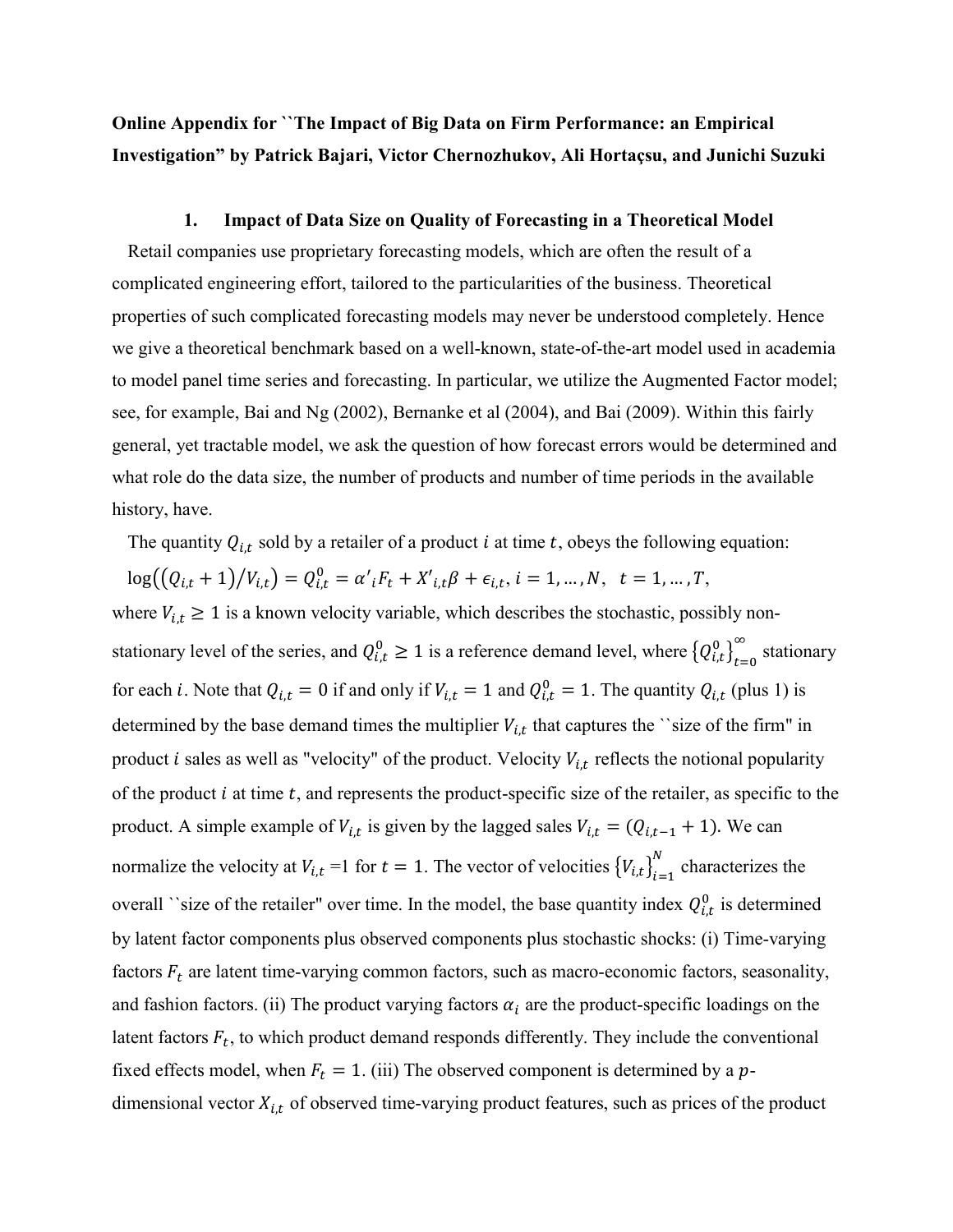as well as its substitutes and complements, multiplied by a common parameter  $\beta$ . (iv) The latent shocks  $\epsilon_{i,t}$  are unobserved, unlearnable error components.

We define the quality of forecast in relative terms,

relative error 
$$
_{i,t} := \frac{|(\hat{Q}_{i,t} + 1) - (Q_{i,t} + 1)|}{(Q_{i,t} + 1)}
$$

where  $\hat{Q}_{i,t}$  is the forecast constructed based on the estimators as in Bai and Ng (2002) and Bai (2009); See Bajari et al. (2018) for details. Then it follows that under suitable regularity conditions *relative error<sub>i,t</sub>* is of stochastic order  $\sqrt{1/N} + \sqrt{1/T}$ . Under regularity conditions, that implies that

$$
Pr(|relative\ error_{i,t}| > c) \le \Lambda + C(\sqrt{1/N} + \sqrt{1/T}),
$$

for some constants c, C and  $\Lambda$  that do not depend on the data size  $(N, t)$ . This bound motivates our empirical specification,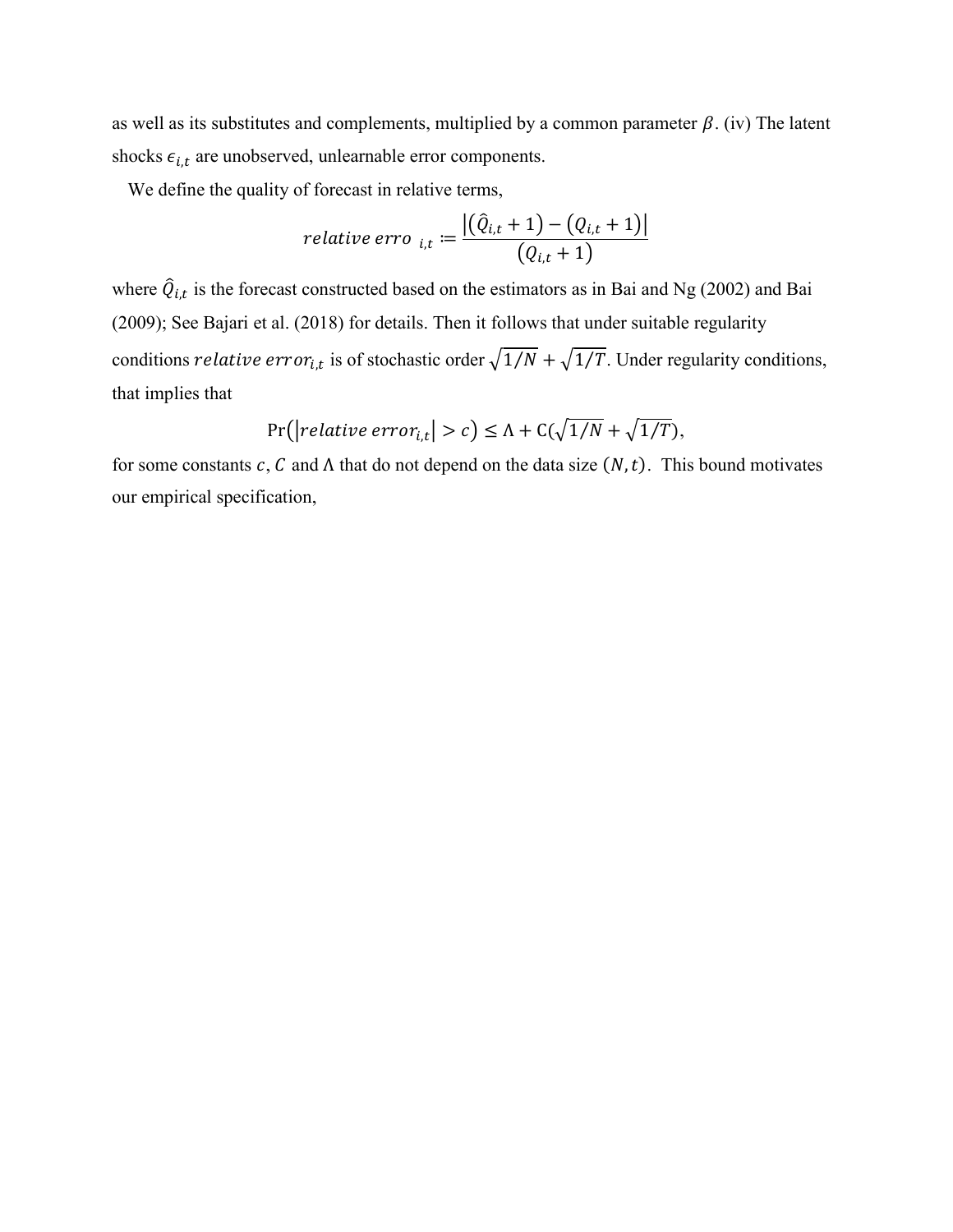|                          | Dependent variable:<br>1(Relative Forecast Error > X) |              |                     |
|--------------------------|-------------------------------------------------------|--------------|---------------------|
|                          |                                                       |              |                     |
|                          | Without                                               | Time         |                     |
|                          | Trend                                                 | <b>Trend</b> | <b>Time Effects</b> |
|                          | (1)                                                   | (2)          | (3)                 |
| Age > 20                 | $-0.800***$                                           | $-0.029$     | $-0.140$            |
|                          | (0.046)                                               | (0.086)      | (0.085)             |
| (Age>20) Inv Root Age    | $9.230***$                                            | 0.395        | 1.460               |
|                          | (0.574)                                               | (0.948)      | (0.936)             |
| (Age > 20) Inverse Age   | $-27.472***$                                          | $-1.717$     | $-4.247$            |
|                          | (1.826)                                               | (2.678)      | (2.643)             |
| N > 200                  | $-0.487**$                                            | 0.053        | 0.292               |
|                          | (0.212)                                               | (0.229)      | (0.237)             |
| (N > 200) Inverse Root N | 8.534*                                                | $-6.234$     | $-13.931**$         |
|                          | (4.608)                                               | (5.106)      | (5.422)             |
| (N > 200) Inverse N      | $-23.457$                                             | 81.345       | 153.613**           |
|                          | (62.620)                                              | (65.474)     | (67.159)            |
| Trend                    |                                                       | $-0.327***$  |                     |
|                          |                                                       | (0.075)      |                     |
| <b>Squared Trend</b>     |                                                       | $-0.060$     |                     |
|                          |                                                       | (0.045)      |                     |
| Observations             | 496,259                                               | 496,259      | 496,259             |
| $R^2$                    | 0.276                                                 | 0.278        | 0.284               |
| Adjusted $R^2$           | 0.268                                                 | 0.270        | 0.277               |

## 2. Estimation Results of Fixed Effects Model

Note: Standard errors are clustered by product and date.